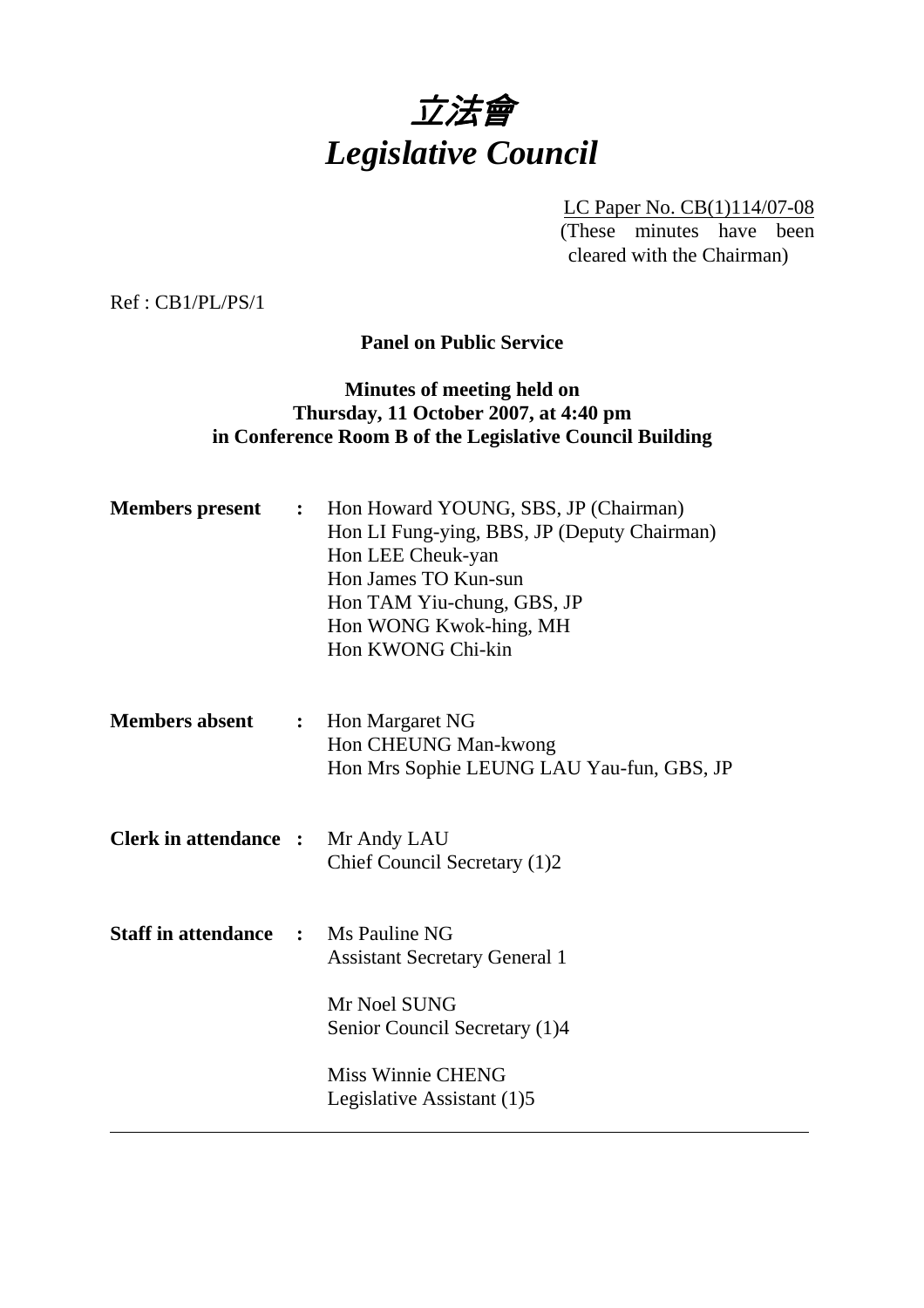# **I Election of Chairman and Deputy Chairman**

# Election of Chairman

Mr Howard YOUNG, Chairman of the Panel for the 2006-2007 session, presided over the election of the Chairman of the Panel for the 2007-2008 session. He invited nominations for the chairmanship.

2. Mr Howard YOUNG was nominated by Mr TAM Yiu-chung and the nomination was seconded by Mr WONG Kwok-hing. As Mr YOUNG was nominated, the Deputy Chairman, Ms LI Fung-ying, took over the chair of the meeting. Mr YOUNG accepted the nomination. There being no other nominations, Mr YOUNG was declared Chairman of the Panel for the 2007-2008 session. Mr YOUNG then chaired the meeting.

# Election of Deputy Chairman

3. The Chairman invited nominations for the deputy chairmanship. Ms LI Fung-ying was nominated by Mr TAM Yiu-chung and the nomination was seconded by Mr WONG Kwok-hing. Ms LI accepted the nomination. There being no other nominations, the Chairman declared that Ms LI Fung-ying was elected Deputy Chairman of the Panel for the 2007-2008 session.

# **II Schedule of meetings for the 2007-2008 session**

4. Members noted the proposed meeting schedule tabled at the meeting and agreed that regular meetings of the Panel for the 2007-2008 session be held on the third Monday of each month at 10:45 am, except for the regular Panel meeting for March 2008 which would be held on Tuesday, 11 March 2008 at 10:45 am, as the third Monday of March 2008 was close to the public holiday for Easter.

(*Post-meeting note*: The schedule of regular meetings for the 2007-2008 session was issued to members vide LC Paper No. CB(1)38/07-08 on 12 October 2007.)

| Ш | Items for discussion at the next meeting |  |            |  |                               |  |  |  |  |  |
|---|------------------------------------------|--|------------|--|-------------------------------|--|--|--|--|--|
|   | (Appendix V to                           |  |            |  | List of outstanding items for |  |  |  |  |  |
|   | LC Paper No. $CB(1)8/07-08$              |  | discussion |  |                               |  |  |  |  |  |
|   | Appendix VI to                           |  |            |  | - List of follow-up actions)  |  |  |  |  |  |
|   | LC Paper No. $CB(1)8/07-08$              |  |            |  |                               |  |  |  |  |  |

### Meeting on 15 October 2007

5. Members noted that the Secretary for the Civil Service (SCS) would, at the next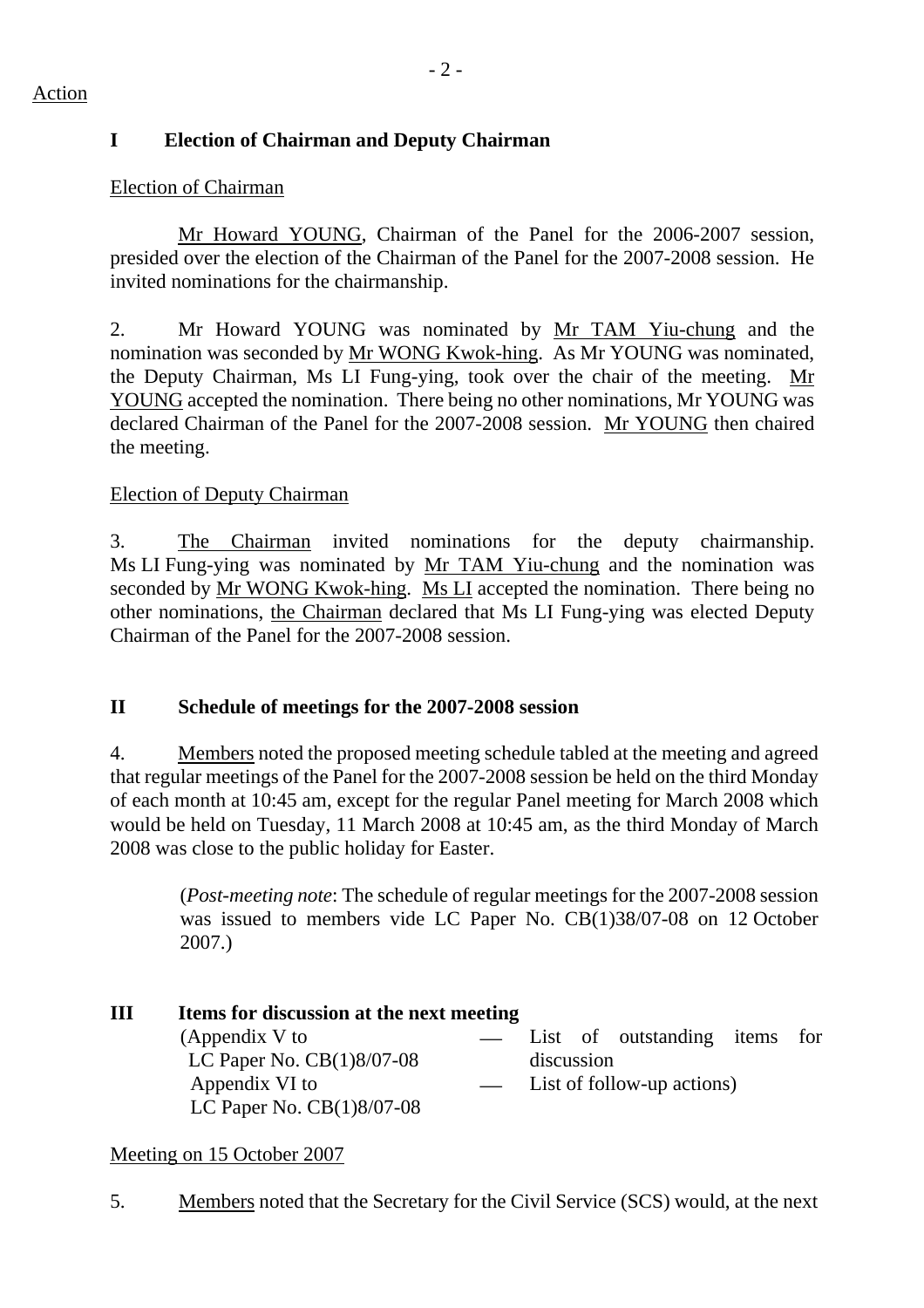regular meeting scheduled for 15 October 2007, brief the Panel on the policy initiatives of the Civil Service Bureau featuring in the Chief Executive's 2007-2008 Policy Address.

#### Meeting on 19 November 2007

6. Members noted the Administration's proposed discussion items for the regular meeting on 19 November 2007, as follows –

- (a) Implementation of five-day week in the Government; and
- (b) Grade structure reviews.

# *Mechanism for pay adjustment for non-civil service contract (NCSC) staff*

7. Mr WONG Kwok-hing requested that the item "Mechanism for pay adjustment for NCSC staff" should be discussed as soon as possible, and in any case not later than December 2007.

Admin 8. Mr LEE Cheuk-yan said that the Administration should provide the full details, in the form of a table, of the pay adjustments for NCSC staff in all Government departments/bureaux/offices during the various occasions of civil service pay adjustments since 1999 when the system of NCSC staff was introduced.

### *Employment situation of NCSC staff*

9. Mr LEE Cheyk-yan was concerned that some Government departments had been terminating the contracts of NCSC staff, and the Administration might have a large-scale plan to dismiss a large number of NCSC staff. Mr LEE requested that a discussion item on the "Employment situation of NCSC staff" should be included in the agenda for the Panel meeting in November or December 2007, and that the Administration should provide the following information –

- Admin
- (a) the progress on the conversion of the 4 004 NCSC positions into civil service posts; and
- (b) the number of NCSC staff positions to be deleted, and to be retained in the various Government departments/bureaux/offices in 2007-2008.

10. Mr WONG Kwok-hing added that the Administration should refrain from terminating the contracts of NCSC staff on a large scale before the Panel discussed the issue.

 (*Post-meeting note*: In view of the time required to collate the information, the Administration proposed that the item(s) should be discussed at the Panel meeting scheduled for 17 December 2007.*)*